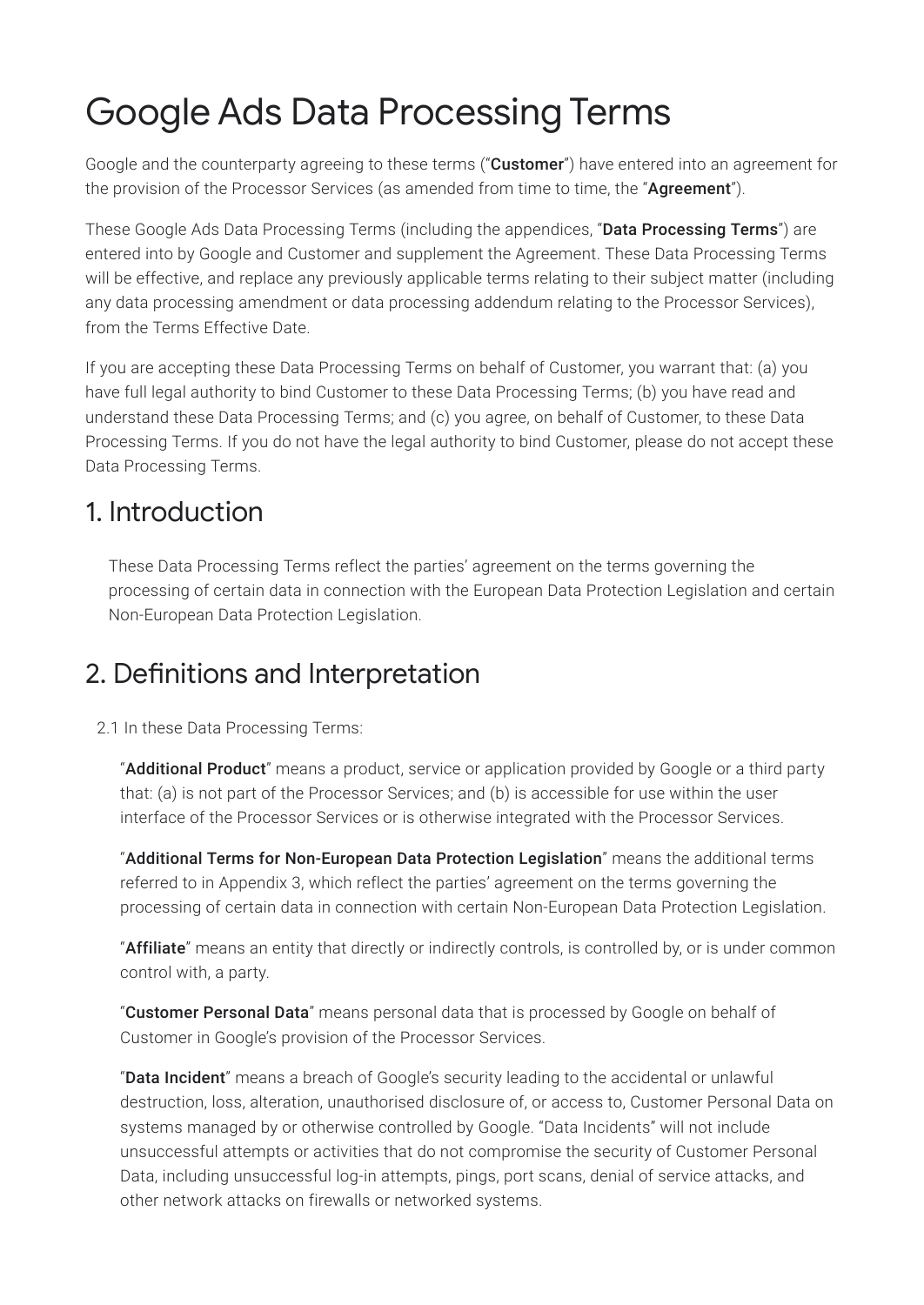"Data Subject Tool" means a tool (if any) made available by a Google Entity to data subjects that enables Google to respond directly and in a standardised manner to certain requests from data subjects in relation to Customer Personal Data (for example, online advertising settings or an optout browser plugin).

"EEA" means the European Economic Area.

"EU GDPR" means Regulation (EU) 2016/679 of the European Parliament and of the Council of 27 April 2016 on the protection of natural persons with regard to the processing of personal data and on the free movement of such data, and repealing Directive 95/46/EC.

"European Data Protection Legislation" means, as applicable: (a) the GDPR; and/or (b) the Federal Data Protection Act of 19 June 1992 (Switzerland).

"**European or National Laws**" means, as applicable: (a) EU or EU Member State law (if the EU GDPR applies to the processing of Customer Personal Data); and/or (b) the law of the UK or a part of the UK (if the UK GDPR applies to the processing of Customer Personal Data).

"**GDPR**" means, as applicable: (a) the EU GDPR; and/or (b) the UK GDPR.

"**Google**" means the Google Entity that is party to the Agreement.

"Google Affiliate Subprocessors" has the meaning given in Section 11.1 (Consent to Subprocessor Engagement).

"Google Entity" means Google LLC (formerly known as Google Inc.), Google Ireland Limited or any other Affiliate of Google LLC.

"ISO 27001 Certification" means ISO/IEC 27001:2013 certification or a comparable certification for the Processor Services.

#### "Model Contract Clauses" means the terms at

<https://privacy.google.com/businesses/processorterms/mccs>, which are standard data protection clauses for the transfer of personal data to processors established in third countries which do not ensure an adequate level of data protection, as described in Article 46 of the EU GDPR.

"Non-European Data Protection Legislation" means data protection or privacy laws in force outside the EEA, Switzerland and the UK.

"Notification Email Address" means the email address (if any) designated by Customer, via the user interface of the Processor Services or such other means provided by Google, to receive certain notifications from Google relating to these Data Processing Terms.

"Processor Services" means the applicable services listed at [privacy.google.com/businesses/adsservices.](https://privacy.google.com/businesses/adsservices/)

"Security Documentation" means the certificate issued for the ISO 27001 Certification and any other security certifications or documentation that Google may make available in respect of the Processor Services.

"Security Measures" has the meaning given in Section 7.1.1 (Google's Security Measures).

"Subprocessors" means third parties authorised under these Data Processing Terms to have logical access to and process Customer Personal Data in order to provide parts of the Processor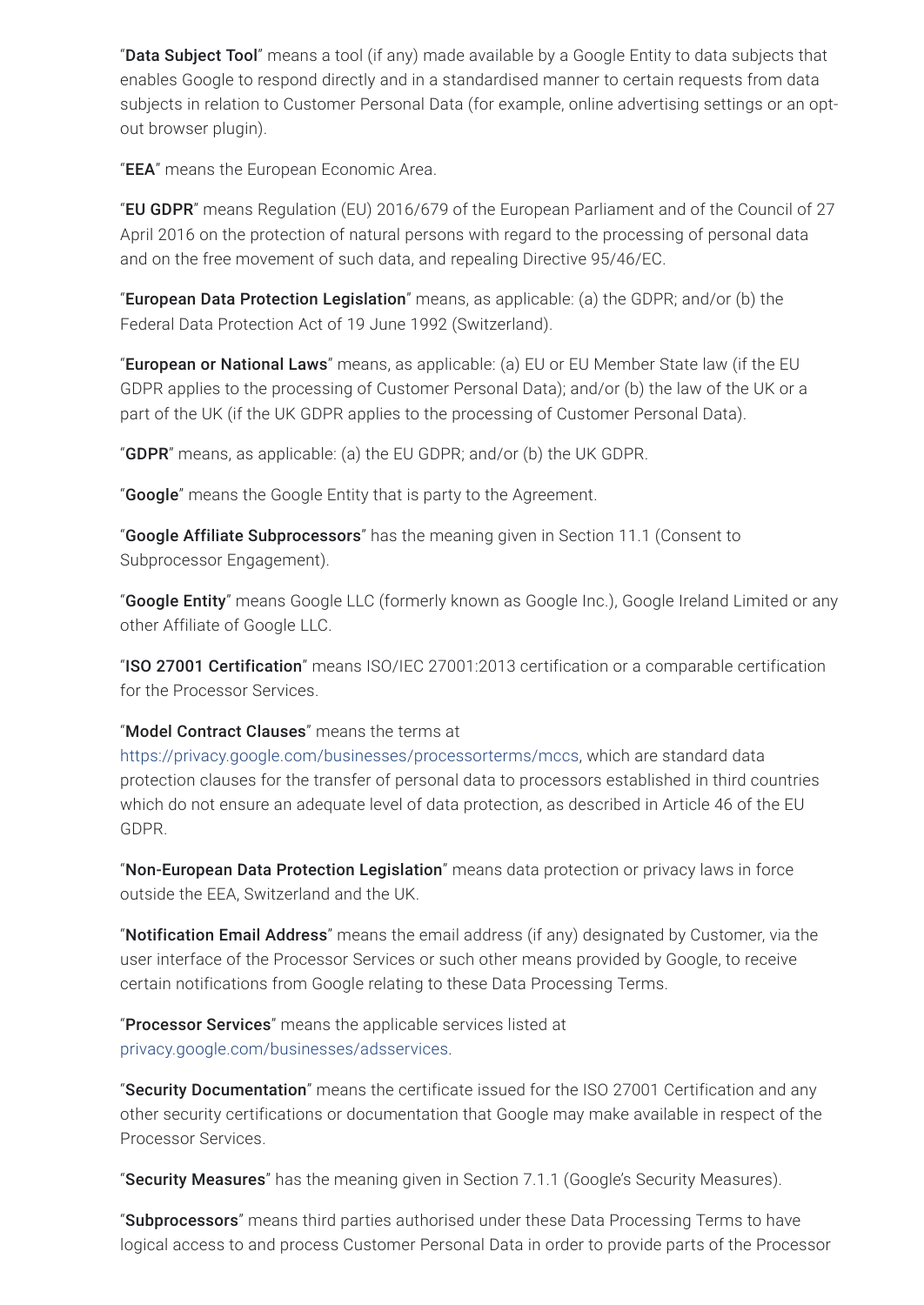Services and any related technical support.

"Supervisory Authority" means, as applicable: (a) a "supervisory authority" as defined in the EU GDPR; and/or (b) the "Commissioner" as defined in the UK GDPR.

"Term" means the period from the Terms Effective Date until the end of Google's provision of the Processor Services under the Agreement.

"Terms Effective Date" means, as applicable:

- (a) 25 May 2018, if Customer clicked to accept or the parties otherwise agreed to these Data Processing Terms before or on such date; or
- (b) the date on which Customer clicked to accept or the parties otherwise agreed to these Data Processing Terms, if such date is after 25 May 2018.

"Third Party Subprocessors" has the meaning given in Section 11.1 (Consent to Subprocessor Engagement).

"UK GDPR" means the EU GDPR as amended and incorporated into UK law under the UK European Union (Withdrawal) Act 2018, if in force.

- 2.2 The terms "controller", "data subject", "personal data", "processing" and "processor" as used in these Data Processing Terms have the meanings given in the GDPR, and the terms "data importer" and "data exporter" have the meanings given in the Model Contract Clauses.
- 2.3 The words "**include**" and "**including**" mean "including but not limited to". Any examples in these Data Processing Terms are illustrative and not the sole examples of a particular concept.
- 2.4 Any reference to a legal framework, statute or other legislative enactment is a reference to it as amended or re-enacted from time to time.
- 2.5 If these Data Processing Terms are translated into any other language, and there is a discrepancy between the English text and the translated text, the English text will govern.

### 3. Duration of these Data Processing Terms

These Data Processing Terms will take effect on the Terms Effective Date and, notwithstanding expiry of the Term, remain in effect until, and automatically expire upon, deletion of all Customer Personal Data by Google as described in these Data Processing Terms.

# 4. Application of these Data Processing Terms

- 4.1 Application of European Data Protection Legislation. Sections 5 (Processing of Data) to 12 (Contacting Google; Processing Records) (inclusive) will only apply to the extent that the European Data Protection Legislation applies to the processing of Customer Personal Data, including if:
	- (a) the processing is in the context of the activities of an establishment of Customer in the EEA or the UK; and/or
	- (b) Customer Personal Data is personal data relating to data subjects who are in the EEA or the UK and the processing relates to the offering to them of goods or services or the monitoring of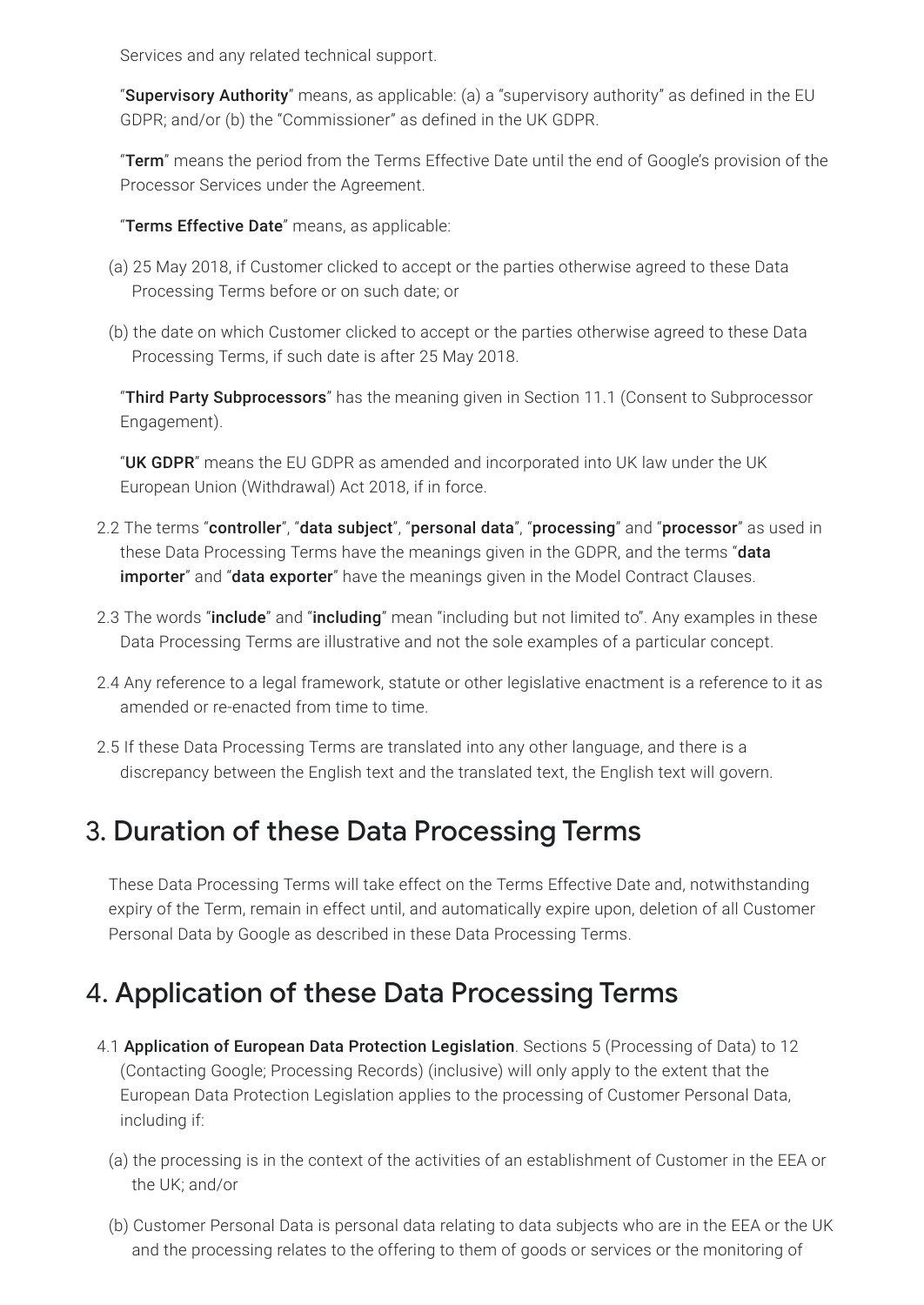their behaviour in the EEA or the UK.

- 4.2 Application to Processor Services. These Data Processing Terms will only apply to the Processor Services for which the parties agreed to these Data Processing Terms (for example: (a) the Processor Services for which Customer clicked to accept these Data Processing Terms; or (b) if the Agreement incorporates these Data Processing Terms by reference, the Processor Services that are the subject of the Agreement).
- 4.3 Incorporation of Additional Terms for Non-European Data Protection Legislation. The Additional Terms for Non-European Data Protection Legislation supplement these Data Processing Terms.

# 5. Processing of Data

#### 5.1 Roles and Regulatory Compliance; Authorisation.

- 5.1.1 Processor and Controller Responsibilities. The parties acknowledge and agree that:
	- (a) Appendix 1 describes the subject matter and details of the processing of Customer Personal Data;
	- (b) Google is a processor of Customer Personal Data under the European Data Protection Legislation;
	- (c) Customer is a controller or processor, as applicable, of Customer Personal Data under the European Data Protection Legislation; and
	- (d) each party will comply with the obligations applicable to it under the European Data Protection Legislation with respect to the processing of Customer Personal Data.
- 5.1.2 Authorisation by Third Party Controller. If Customer is a processor, Customer warrants to Google that Customer's instructions and actions with respect to Customer Personal Data, including its appointment of Google as another processor, have been authorised by the relevant controller.
- 5.2 **Customer's Instructions**. By entering into these Data Processing Terms, Customer instructs Google to process Customer Personal Data only in accordance with applicable law: (a) to provide the Processor Services and any related technical support; (b) as further specified via Customer's use of the Processor Services (including in the settings and other functionality of the Processor Services) and any related technical support; (c) as documented in the form of the Agreement, including these Data Processing Terms; and (d) as further documented in any other written instructions given by Customer and acknowledged by Google as constituting instructions for purposes of these Data Processing Terms.
- 5.3 **Google's Compliance with Instructions**. Google will comply with the instructions described in Section 5.2 (Customer's Instructions) (including with regard to data transfers) unless European or National Laws to which Google is subject require other processing of Customer Personal Data by Google, in which case Google will inform Customer (unless any such law prohibits Google from doing so on important grounds of public interest).
- 5.4 **Additional Products**. If Customer uses any Additional Product, the Processor Services may allow that Additional Product to access Customer Personal Data as required for the interoperation of the Additional Product with the Processor Services. For clarity, these Data Processing Terms do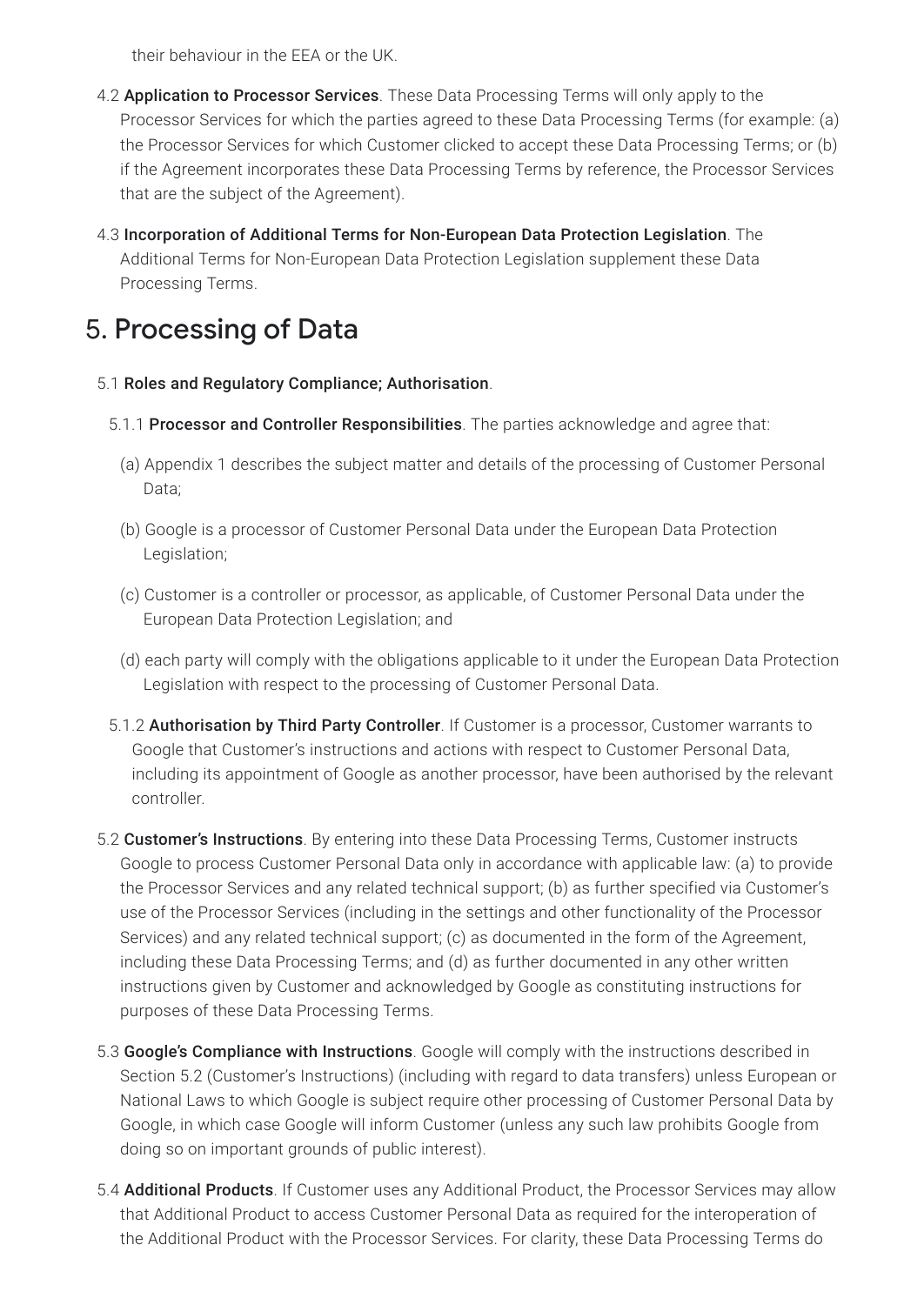not apply to the processing of personal data in connection with the provision of any Additional Product used by Customer, including personal data transmitted to or from that Additional Product.

## 6. Data Deletion

#### 6.1 Deletion During Term.

- 6.1.1 Processor Services With Deletion Functionality. During the Term, if:
	- (a) the functionality of the Processor Services includes the option for Customer to delete Customer Personal Data;
	- (b) Customer uses the Processor Services to delete certain Customer Personal Data; and
	- (c) the deleted Customer Personal Data cannot be recovered by Customer (for example, from the "trash"),

then Google will delete such Customer Personal Data from its systems as soon as reasonably practicable and within a maximum period of 180 days, unless European or National Laws require storage.

- 6.1.2 Processor Services Without Deletion Functionality. During the Term, if the functionality of the Processor Services does not include the option for Customer to delete Customer Personal Data, then Google will comply with:
	- (a) any reasonable request from Customer to facilitate such deletion, insofar as this is possible taking into account the nature and functionality of the Processor Services and unless European or National Laws require storage; and
	- (b) the data retention practices described at [policies.google.com/technologies/ads](https://policies.google.com/technologies/ads).

Google may charge a fee (based on Google's reasonable costs) for any data deletion under Section 6.1.2(a). Google will provide Customer with further details of any applicable fee, and the basis of its calculation, in advance of any such data deletion.

6.2 Deletion on Term Expiry. On expiry of the Term, Customer instructs Google to delete all Customer Personal Data (including existing copies) from Google's systems in accordance with applicable law. Google will comply with this instruction as soon as reasonably practicable and within a maximum period of 180 days, unless European or National Laws require storage.

# 7. Data Security

#### 7.1 Google's Security Measures and Assistance.

7.1.1 Google's Security Measures. Google will implement and maintain technical and organisational measures to protect Customer Personal Data against accidental or unlawful destruction, loss, alteration, unauthorised disclosure or access as described in Appendix 2 (the "Security Measures"). As described in Appendix 2, the Security Measures include measures: (a) to encrypt personal data; (b) to help ensure the ongoing confidentiality, integrity, availability and resilience of Google's systems and services; (c) to help restore timely access to personal data following an incident; and (d) for regular testing of effectiveness. Google may update or modify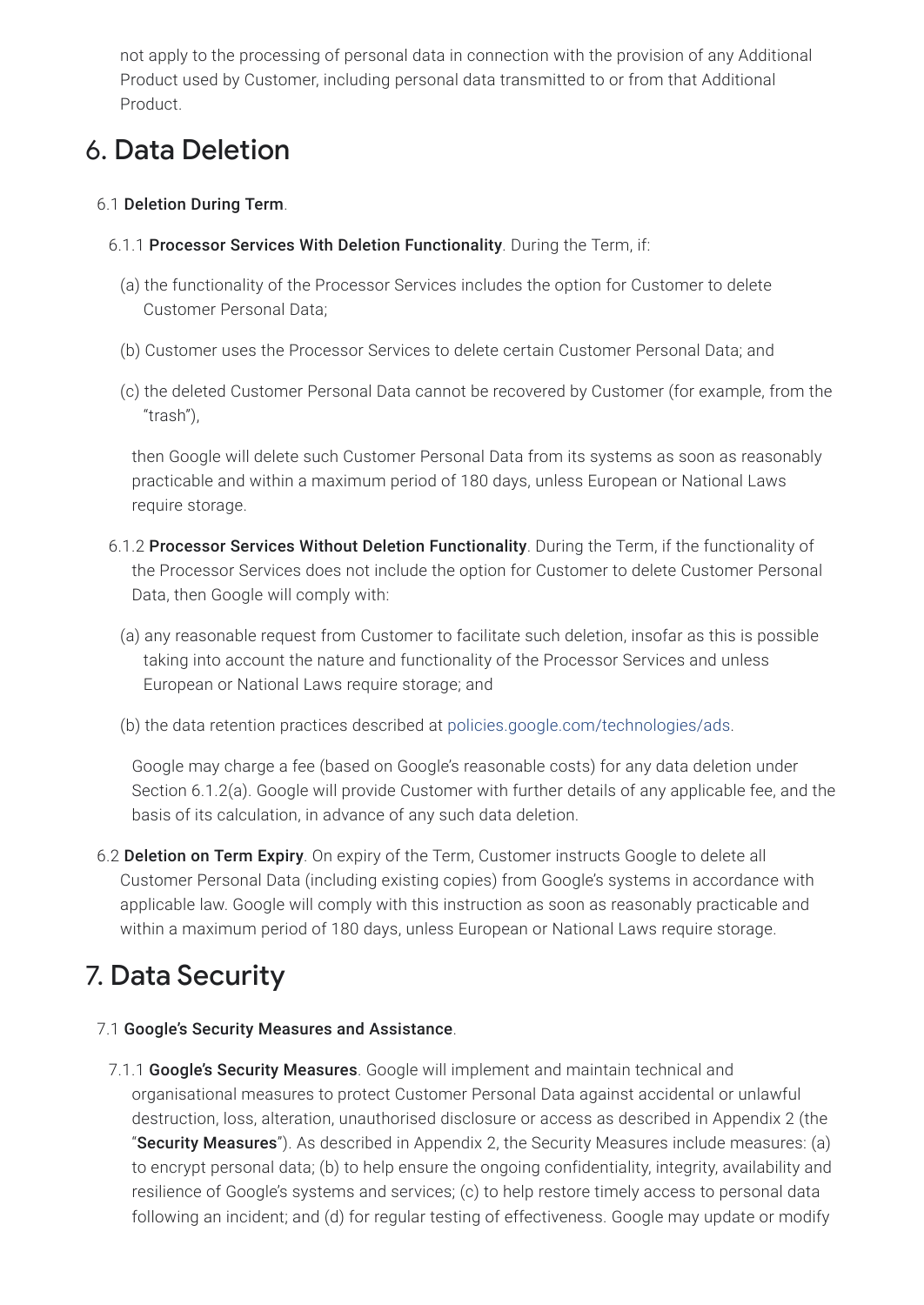the Security Measures from time to time, provided that such updates and modifications do not result in the degradation of the overall security of the Processor Services.

- 7.1.2 Security Compliance by Google Staff. Google will take appropriate steps to ensure compliance with the Security Measures by its employees, contractors and Subprocessors to the extent applicable to their scope of performance, including ensuring that all persons authorised to process Customer Personal Data have committed themselves to confidentiality or are under an appropriate statutory obligation of confidentiality.
- 7.1.3 Google's Security Assistance. Customer agrees that Google will (taking into account the nature of the processing of Customer Personal Data and the information available to Google) assist Customer in ensuring compliance with any obligations of Customer in respect of security of personal data and personal data breaches, including (if applicable) Customer's obligations pursuant to Articles 32 to 34 (inclusive) of the GDPR, by:
	- (a) implementing and maintaining the Security Measures in accordance with Section 7.1.1 (Google's Security Measures);
	- (b) complying with the terms of Section 7.2 (Data Incidents); and
	- (c) providing Customer with the Security Documentation in accordance with Section 7.5.1 (Reviews of Security Documentation) and the information contained in these Data Processing Terms.

#### 7.2 Data Incidents.

- 7.2.1 Incident Notification. If Google becomes aware of a Data Incident, Google will: (a) notify Customer of the Data Incident promptly and without undue delay; and (b) promptly take reasonable steps to minimise harm and secure Customer Personal Data.
- 7.2.2 Details of Data Incident. Notifications made under Section 7.2.1 (Incident Notification) will describe, to the extent possible, details of the Data Incident, including steps taken to mitigate the potential risks and steps Google recommends Customer take to address the Data Incident.
- 7.2.3 Delivery of Notification. Google will deliver its notification of any Data Incident to the Notification Email Address or, at Google's discretion (including if Customer has not provided a Notification Email Address), by other direct communication (for example, by phone call or an inperson meeting). Customer is solely responsible for providing the Notification Email Address and ensuring that the Notification Email Address is current and valid.
- 7.2.4 Third Party Notifications. Customer is solely responsible for complying with incident notification laws applicable to Customer and fulfilling any third party notification obligations related to any Data Incident.
- 7.2.5 No Acknowledgement of Fault by Google. Google's notification of or response to a Data Incident under this Section 7.2 (Data Incidents) will not be construed as an acknowledgement by Google of any fault or liability with respect to the Data Incident.

#### 7.3 Customer's Security Responsibilities and Assessment.

7.3.1 Customer's Security Responsibilities. Customer agrees that, without prejudice to Google's obligations under Sections 7.1 (Google's Security Measures and Assistance) and 7.2 (Data Incidents):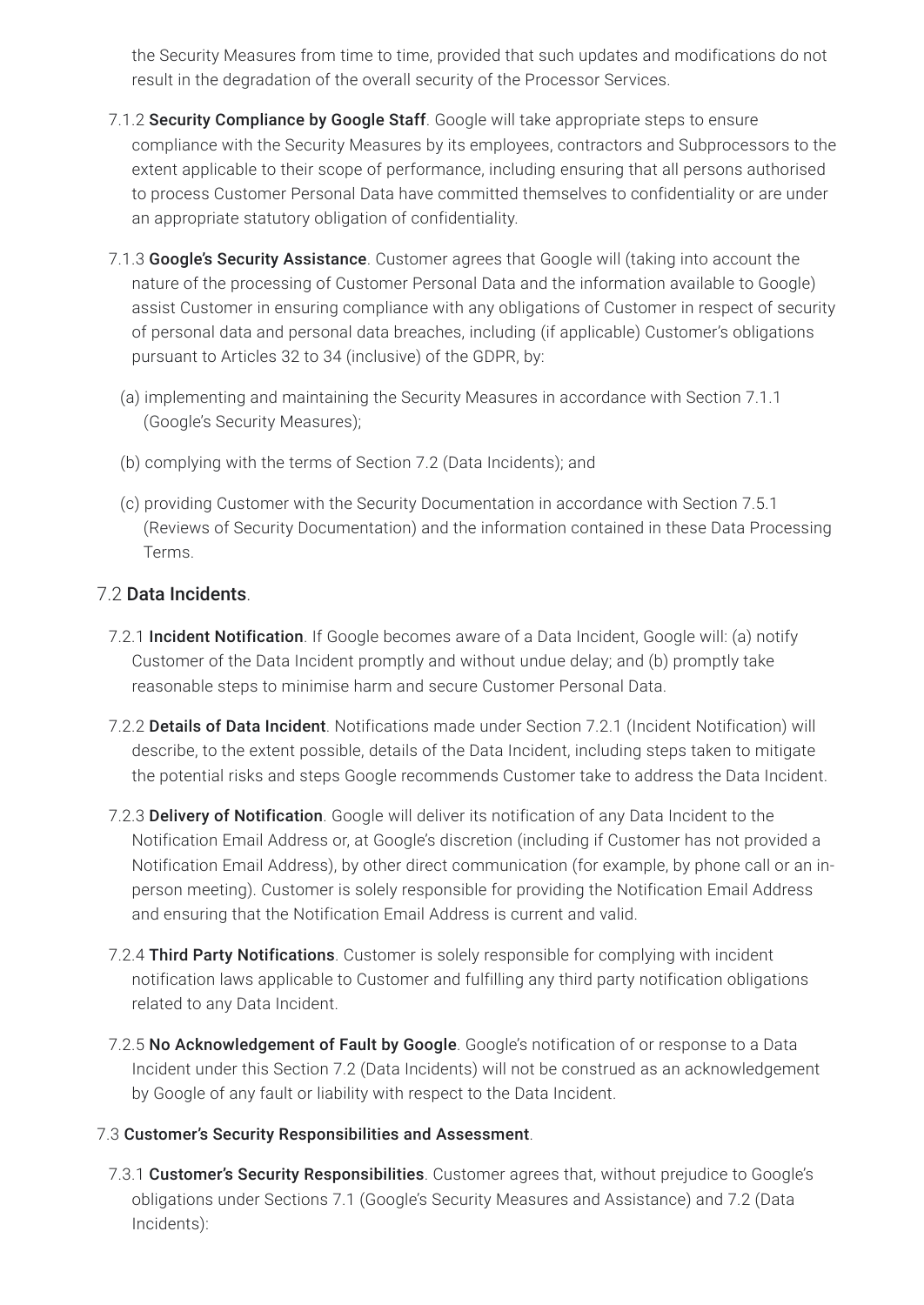- (a) Customer is responsible for its use of the Processor Services, including:
	- (i) making appropriate use of the Processor Services to ensure a level of security appropriate to the risk in respect of Customer Personal Data; and
	- (ii) securing the account authentication credentials, systems and devices Customer uses to access the Processor Services; and
- (b) Google has no obligation to protect Customer Personal Data that Customer elects to store or transfer outside of Google's and its Subprocessors' systems.
- 7.3.2 Customer's Security Assessment. Customer acknowledges and agrees that (taking into account the state of the art, the costs of implementation and the nature, scope, context and purposes of the processing of Customer Personal Data as well as the risks to individuals) the Security Measures implemented and maintained by Google as set out in Section 7.1.1 (Google's Security Measures) provide a level of security appropriate to the risk in respect of Customer Personal Data.
- 7.4 Security Certification. To evaluate and help ensure the continued effectiveness of the Security Measures, Google will maintain the ISO 27001 Certification.

#### 7.5 Reviews and Audits of Compliance.

7.5.1 Reviews of Security Documentation. To demonstrate compliance by Google with its obligations under these Data Processing Terms, Google will make the Security Documentation available for review by Customer.

#### 7.5.2 Customer's Audit Rights.

- (a) Google will allow Customer or a third party auditor appointed by Customer to conduct audits (including inspections) to verify Google's compliance with its obligations under these Data Processing Terms in accordance with Section 7.5.3 (Additional Business Terms for Audits). Google will contribute to such audits as described in Section 7.4 (Security Certification) and this Section 7.5 (Reviews and Audits of Compliance).
- (b)If the Model Contract Clauses apply under Section 10.2 (Transfers of Data), Google will allow Customer or a third-party auditor appointed by Customer to conduct audits as described in the Model Contract Clauses in accordance with section 7.5.3 (Additional Business Terms for Audits).
- (c) Customer may also conduct an audit to verify Google's compliance with its obligations under these Data Processing Terms by reviewing the certificate issued for the ISO 27001 Certification (which reflects the outcome of an audit conducted by a third party auditor).

#### 7.5.3 Additional Business Terms for Audits.

- (a) Customer will send any request for an audit under Section 7.5.2(a) or 7.5.2(b) to Google as described in Section 12.1 (Contacting Google).
- (b) Following receipt by Google of a request under Section 7.5.3(a), Google and Customer will discuss and agree in advance on the reasonable start date, scope and duration of, and security and confidentiality controls applicable to, any audit under Section 7.5.2(a) or 7.5.2(b).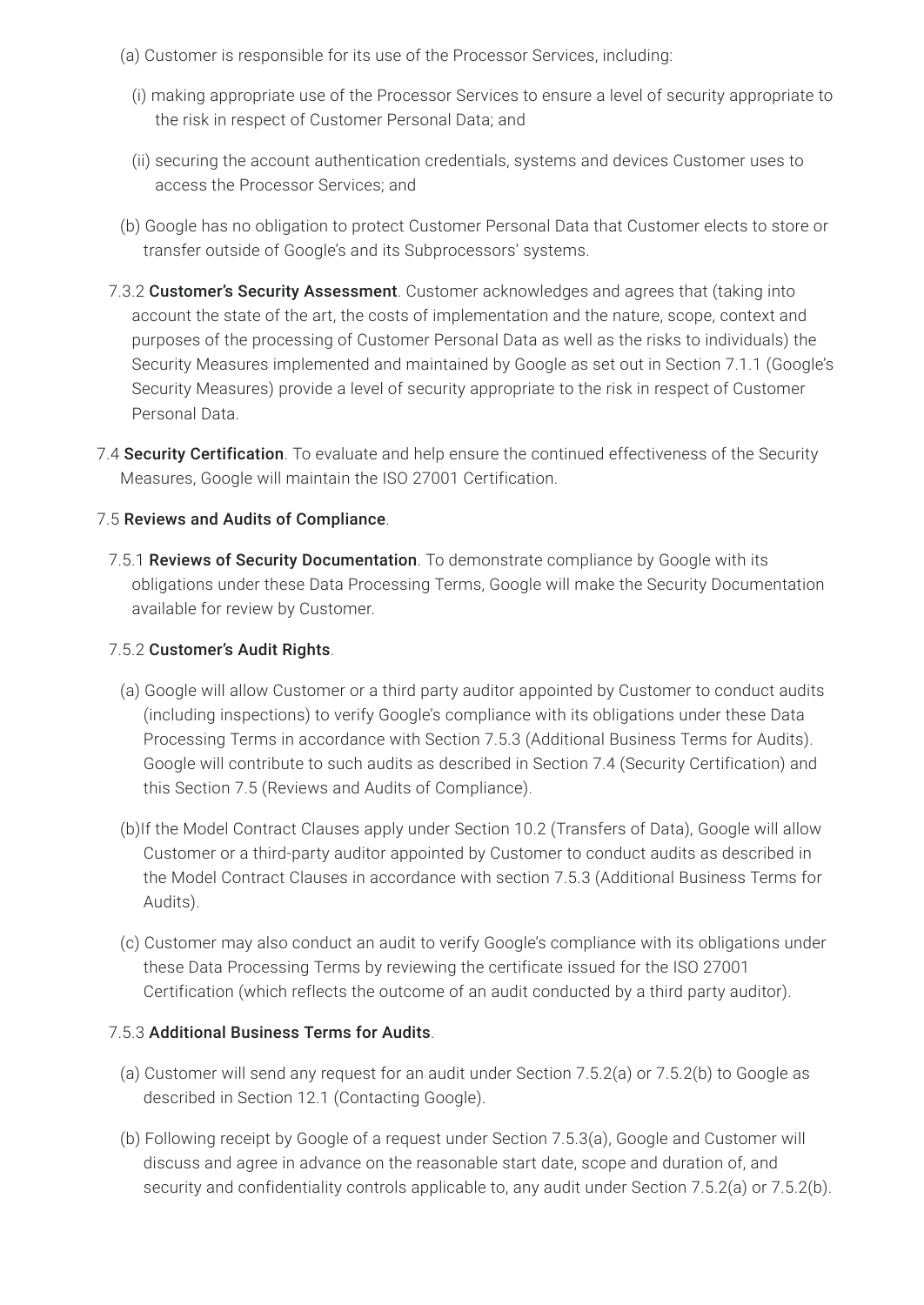- (c) Google may charge a fee (based on Google's reasonable costs) for any audit under Section 7.5.2(a) or 7.5.2(b). Google will provide Customer with further details of any applicable fee, and the basis of its calculation, in advance of any such audit. Customer will be responsible for any fees charged by any third party auditor appointed by Customer to execute any such audit.
- (d) Google may object to any third party auditor appointed by Customer to conduct any audit under Section 7.5.2(a) or 7.5.2(b) if the auditor is, in Google's reasonable opinion, not suitably qualified or independent, a competitor of Google or otherwise manifestly unsuitable. Any such objection by Google will require Customer to appoint another auditor or conduct the audit itself.
- (e) Nothing in these Data Processing Terms will require Google either to disclose to Customer or its third party auditor, or to allow Customer or its third party auditor to access:
	- (i) any data of any other customer of a Google Entity;
	- (ii) any Google Entity's internal accounting or financial information;
	- (iii) any trade secret of a Google Entity;
	- (iv) any information that, in Google's reasonable opinion, could: (A) compromise the security of any Google Entity's systems or premises; or (B) cause any Google Entity to breach its obligations under the European Data Protection Legislation or its security and/or privacy obligations to Customer or any third party; or
	- (v) any information that Customer or its third party auditor seeks to access for any reason other than the good faith fulfilment of Customer's obligations under the European Data Protection Legislation.
- 7.5.4No Modification of Model Contract Clauses. If the Model Contract Clauses apply under Section 10.2 (Transfers of Data), nothing in this Section 7.5 (Reviews and Audits of Compliance) varies or modifies any rights or obligations of Customer or Google LLC under the Model Contract Clauses.

### 8. Impact Assessments and Consultations

Customer agrees that Google will (taking into account the nature of the processing and the information available to Google) assist Customer in ensuring compliance with any obligations of Customer in respect of data protection impact assessments and prior consultation, including (if applicable) Customer's obligations pursuant to Articles 35 and 36 of the GDPR, by:

- (a) providing the Security Documentation in accordance with Section 7.5.1 (Reviews of Security Documentation);
- (b) providing the information contained in these Data Processing Terms; and
- (c) providing or otherwise making available, in accordance with Google's standard practices, other materials concerning the nature of the Processor Services and the processing of Customer Personal Data (for example, help centre materials).

### 9. Data Subject Rights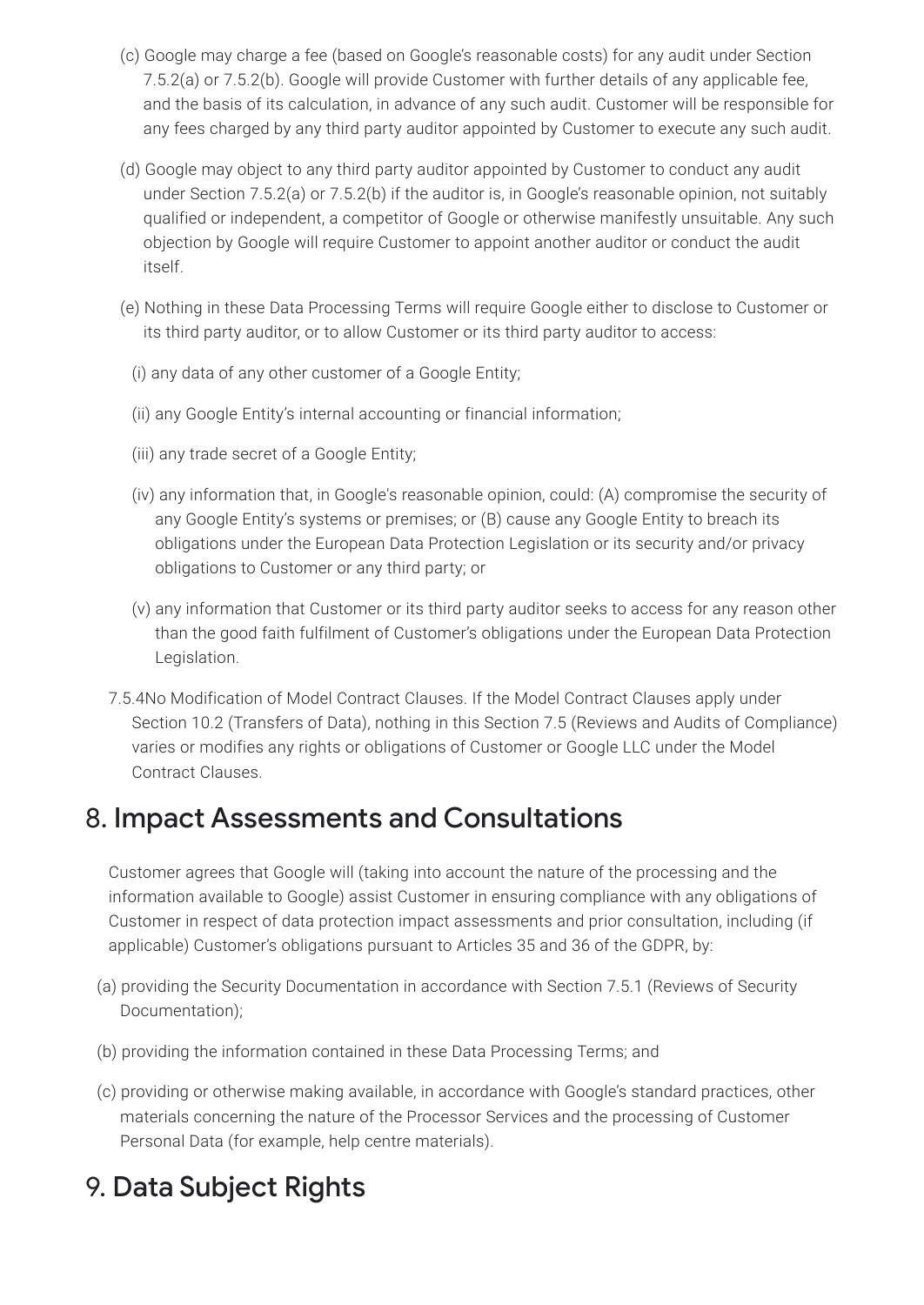- 9.1 Responses to Data Subject Requests. If Google receives a request from a data subject in relation to Customer Personal Data, Google will:
	- (a) if the request is made via a Data Subject Tool, respond directly to the data subject's request in accordance with the standard functionality of that Data Subject Tool; or
	- (b) if the request is not made via a Data Subject Tool, advise the data subject to submit his/her request to Customer, and Customer will be responsible for responding to such request.
- 9.2 Google's Data Subject Request Assistance. Customer agrees that Google will (taking into account the nature of the processing of Customer Personal Data and, if applicable, Article 11 of the GDPR) assist Customer in fulfilling any obligation of Customer to respond to requests by data subjects, including (if applicable) Customer's obligation to respond to requests for exercising the data subject's rights laid down in Chapter III of the GDPR, by:
	- (a) providing the functionality of the Processor Services;
	- (b) complying with the commitments set out in Section 9.1 (Responses to Data Subject Requests); and
	- (c) if applicable to the Processor Services, making available Data Subject Tools.

### 10. Data Transfers

- 10.1 Data Storage and Processing Facilities. Customer agrees that Google may, subject to Section 10.2 (Transfers of Data), store and process Customer Personal Data in any country in which Google or any of its Subprocessors maintains facilities.
- 10.2 Transfers of Data. If the storage and/or processing of Customer Personal Data. involves transfers of Customer Personal Data from the EEA, Switzerland or the UK to any third country that is not subject to an adequacy decision under the European Data Protection Legislation:
	- (a)Customer (as data exporter) will be deemed to have entered into the Model Contract Clauses with Google LLC (as data importer);
	- (b) the transfers will be subject to the Model Contract Clauses; and
	- (c) Google will ensure that Google LLC complies with its obligations under such Model Contract Clauses in respect of such transfers.
- 10.3 Data Centre Information. Information about the locations of Google data centres is available at [www.google.com/about/datacenters/locations/.](https://www.google.com/about/datacenters/locations/)

### 11. Subprocessors

11.1 Consent to Subprocessor Engagement. Customer specifically authorises the engagement of Google's Affiliates as Subprocessors ("Google Affiliate Subprocessors"). In addition, Customer generally authorises the engagement of any other third parties as Subprocessors ("Third Party Subprocessors"). If the Model Contract Clauses apply under Section 10.2 (Transfers of Data), the above authorisations constitute Customer's prior written consent to the subcontracting by Google LLC of the processing of Customer Personal Data.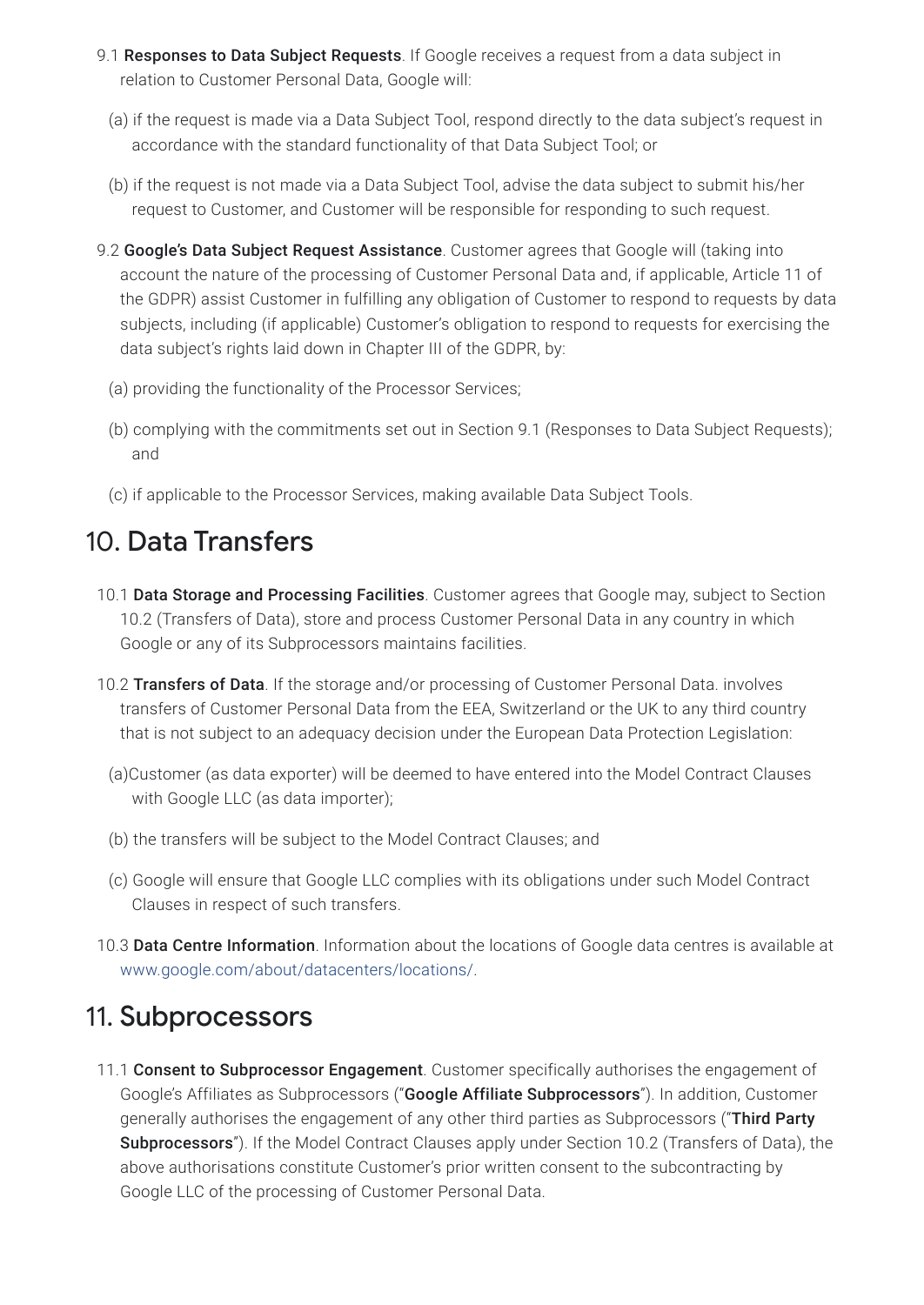- 11.2 Information about Subprocessors. Information about Subprocessors is available at [privacy.google.com/businesses/subprocessors.](https://privacy.google.com/businesses/subprocessors/)
- 11.3 Requirements for Subprocessor Engagement. When engaging any Subprocessor, Google will:
	- (a) ensure via a written contract that:
		- (i) the Subprocessor only accesses and uses Customer Personal Data to the extent required to perform the obligations subcontracted to it, and does so in accordance with the Agreement (including these Data Processing Terms) and, if applicable under Section 10.2 (Transfers of Data), the Model Contract Clauses; and
		- (ii) if the GDPR applies to the processing of Customer Personal Data, the data protection obligations set out in Article 28(3) of the GDPR are imposed on the Subprocessor; and
	- (b) remain fully liable for all obligations subcontracted to, and all acts and omissions of, the Subprocessor.

#### 11.4 Opportunity to Object to Subprocessor Changes.

- (a) When any new Third Party Subprocessor is engaged during the Term, Google will, at least 30 days before the new Third Party Subprocessor processes any Customer Personal Data, inform Customer of the engagement (including the name and location of the relevant subprocessor and the activities it will perform) by sending an email to the Notification Email Address.
- (b) Customer may object to any new Third Party Subprocessor by terminating the Agreement immediately upon written notice to Google, on condition that Customer provides such notice within 90 days of being informed of the engagement of the new Third Party Subprocessor as described in Section 11.4(a). This termination right is Customer's sole and exclusive remedy if Customer objects to any new Third Party Subprocessor.

### 12. Contacting Google; Processing Records

- 12.1 Contacting Google. Customer may contact Google in relation to the exercise of its rights under these Data Processing Terms via the methods described at [privacy.google.com/businesses/processorsupport](https://support.google.com/policies/troubleshooter/9009584) or via such other means as may be provided by Google from time to time.
- 12.2 Google's Processing Records. Customer acknowledges that Google is required under the GDPR to: (a) collect and maintain records of certain information, including the name and contact details of each processor and/or controller on behalf of which Google is acting and (if applicable) of such processor's or controller's local representative and data protection officer; and (b) make such information available to any Supervisory Authority. Accordingly, Customer will, where requested and as applicable to Customer, provide such information to Google via the user interface of the Processor Services or via such other means as may be provided by Google, and will use such user interface or other means to ensure that all information provided is kept accurate and up-to-date.

### 13. Liability

13.1 Liability Cap. If the Agreement is governed by the laws of: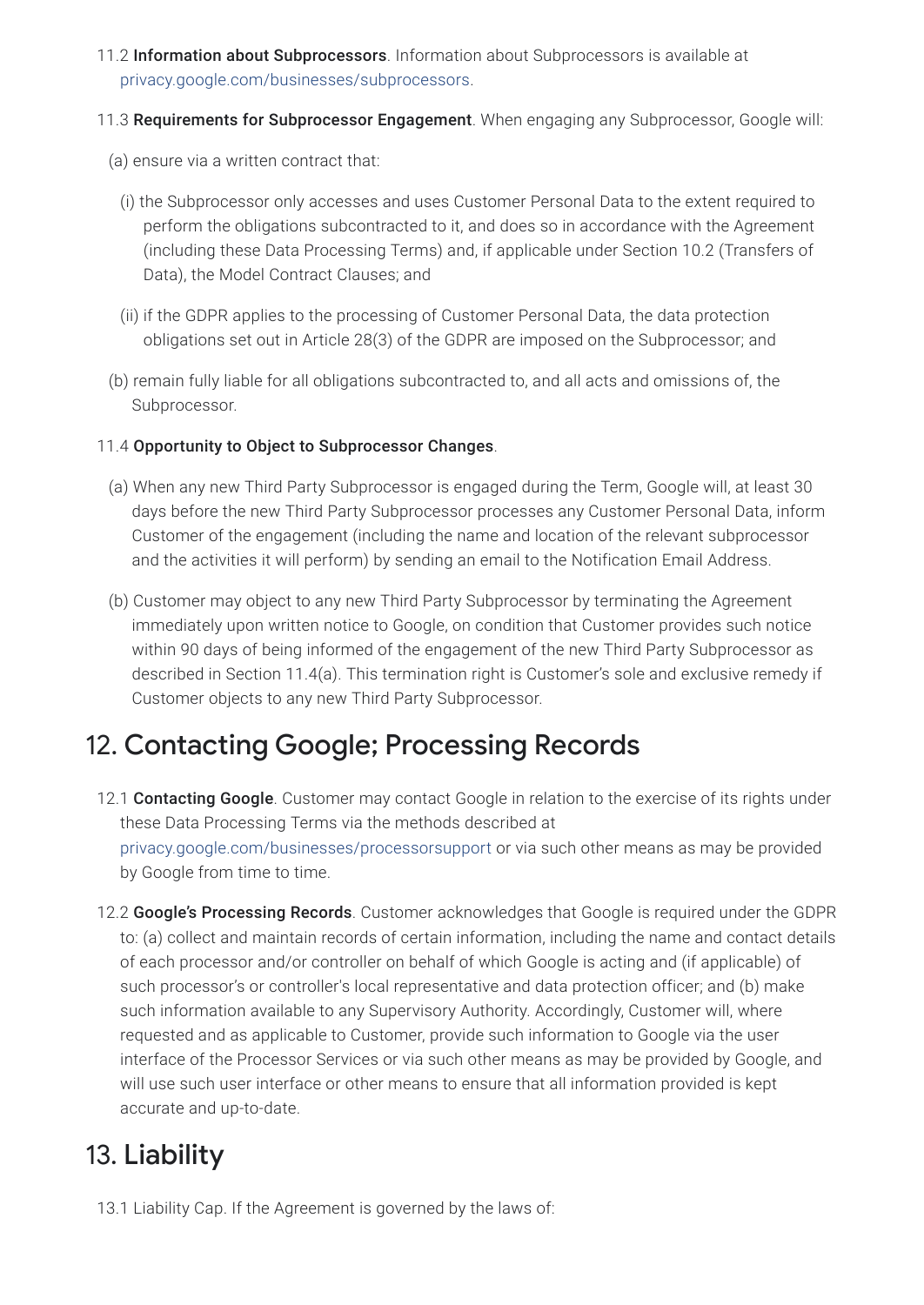- (a) a state of the United States of America, then, notwithstanding anything else in the Agreement, the total liability of either party towards the other party under or in connection with these Data Processing Terms will be limited to the maximum monetary or payment-based amount at which that party's liability is capped under the Agreement (for clarity, any exclusion of indemnification claims from the Agreement's limitation of liability will not apply to indemnification claims under the Agreement relating to the European Data Protection Legislation or the Non-European Data Protection Legislation); or
- (b) a jurisdiction that is not a state of the United States of America, then the liability of the parties under or in connection with these Data Processing Terms will be subject to the exclusions and limitations of liability in the Agreement.
- 13.2Liability if the Model Contract Clauses Apply. If the Model Contract Clauses apply under Section 10.2 (Transfers of Data), the total combined liability of:
	- (a)Google LLC and Google towards Customer; and
	- (b)Customer towards Google LLC and Google,

under or in connection with the Agreement and the Model Contract Clauses combined will be subject to Section 13.1 (Liability Cap).

### 14. Third-Party Beneficiary

Where Google LLC is not a party to the Agreement and the Model Contract Clauses apply under Section 10.2 (Transfers of Data), Google LLC will be a third-party beneficiary of Sections 6.2 (Deletion on Term Expiry), 7.5 (Reviews and Audits of Compliance), 9.1 (Responses to Data Subject Requests), 10.2 (Transfers of Data), 11.1 (Consent to Subprocessor Engagement), and 13.2 (Liability if the Model Contract Clauses Apply). To the extent this Section 14 (Third-Party Beneficiary) conflicts or is inconsistent with any other clause in the Agreement, this Section 14 (Third-Party Beneficiary) will apply.

### 15. Effect of these Data Processing Terms

If there is any conflict or inconsistency between the Model Contract Clauses, the Additional Terms for Non-European Data Protection Legislation, and the remainder of these Data Processing Terms and/or the remainder of the Agreement, then the following order of precedence will apply:

- (a)the Model Contract Clauses;
- (b)the Additional Terms for Non-European Data Protection Legislation;
- (c)the remainder of these Data Processing Terms; and
- (d) the remainder of the Agreement.

Subject to the amendments in these Data Processing Terms, the Agreement remains in full force and effect.

### 16. Changes to these Data Processing Terms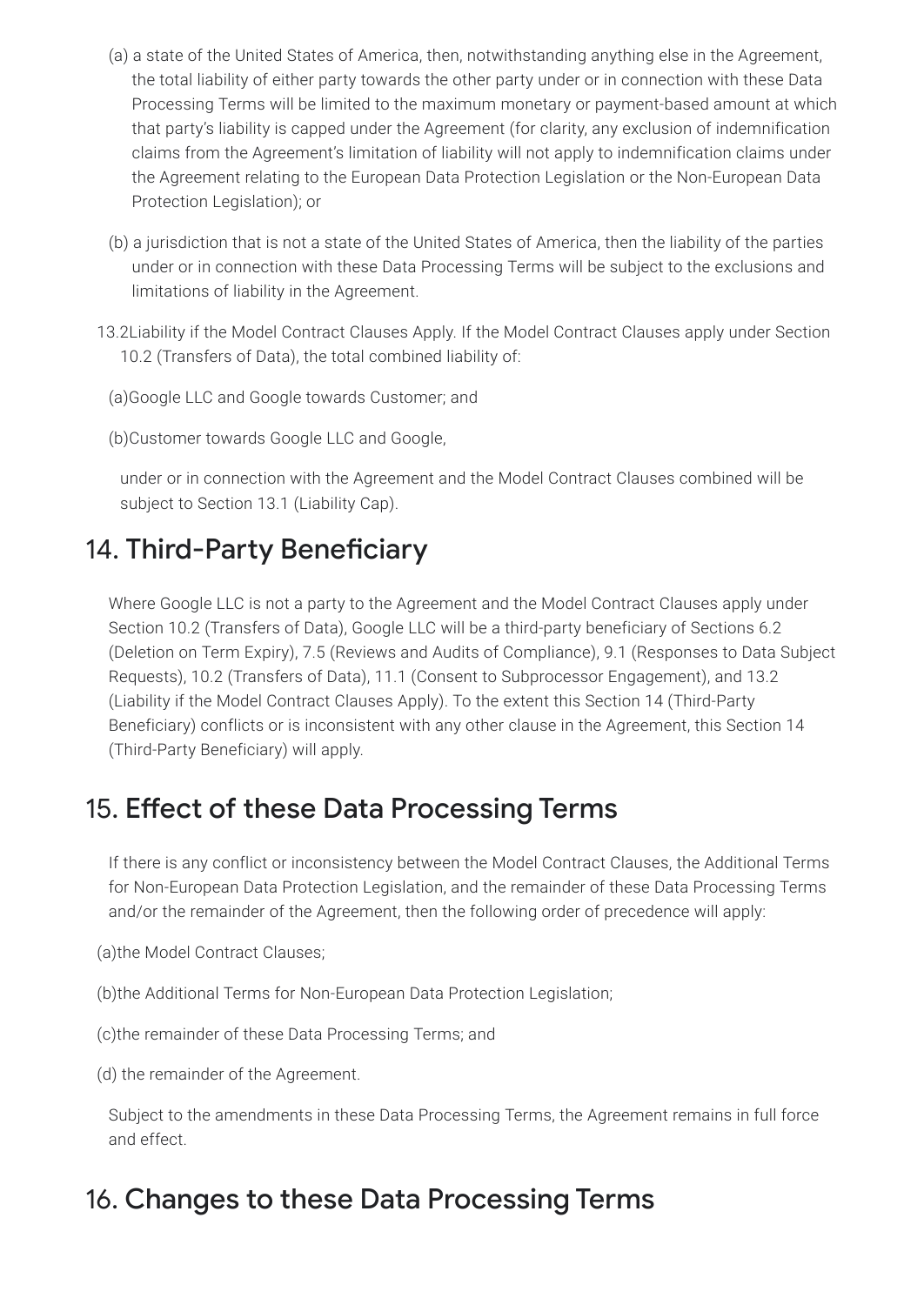- 16.1 **Changes to URLs**. From time to time, Google may change any URL referenced in these Data Processing Terms and the content at any such URL, except that:
	- (a) Google may only change the Model Contract Clauses in accordance with Sections 16.2(b) 16.2(d) (Changes to Data Processing Terms) or to incorporate any new version of the Model Contract Clauses that may be adopted under the European Data Protection Legislation, in each case in a manner that does not affect the validity of the Model Contract Clauses under the European Data Protection Legislation; and
	- (b) Google may only change the list of potential Processor Services at privacy.google.com/businesses/adsservices: (i) to reflect a change to the name of a service; (ii) to add a new service; or (iii) to remove a service where either: (x) all contracts for the provision of that service are terminated; or (y) Google has Customer's consent.
- 16.2 Changes to Data Processing Terms. Google may change these Data Processing Terms if the change:
	- (a) is expressly permitted by these Data Processing Terms, including as described in Section 16.1 (Changes to URLs);
	- (b) reflects a change in the name or form of a legal entity;
	- (c) is required to comply with applicable law, applicable regulation, a court order or guidance issued by a governmental regulator or agency; or
	- (d) does not: (i) result in a degradation of the overall security of the Processor Services; (ii) expand the scope of, or remove any restrictions on, (x) in the case of the Additional Terms for Non-European Data Protection Legislation, Google's rights to use or otherwise process the data in scope of the Additional Terms for Non-European Data Protection Legislation or (y) in the case of the remainder of these Data Processing Terms, Google's processing of Customer Personal Data, as described in Section 5.3 (Google's Compliance with Instructions); and (iii) otherwise have a material adverse impact on Customer's rights under these Data Processing Terms, as reasonably determined by Google.
- 16.3 **Notification of Changes**. If Google intends to change these Data Processing Terms under Section 16.2(c) or (d), Google will inform Customer at least 30 days (or such shorter period as may be required to comply with applicable law, applicable regulation, a court order or guidance issued by a governmental regulator or agency) before the change will take effect by either: (a) sending an email to the Notification Email Address; or (b) alerting Customer via the user interface for the Processor Services. If Customer objects to any such change, Customer may terminate the Agreement by giving written notice to Google within 90 days of being informed by Google of the change.

# Appendix 1: Subject Matter and Details of the Data Processing Subject Matter

Google's provision of the Processor Services and any related technical support to Customer.

# Duration of the Processing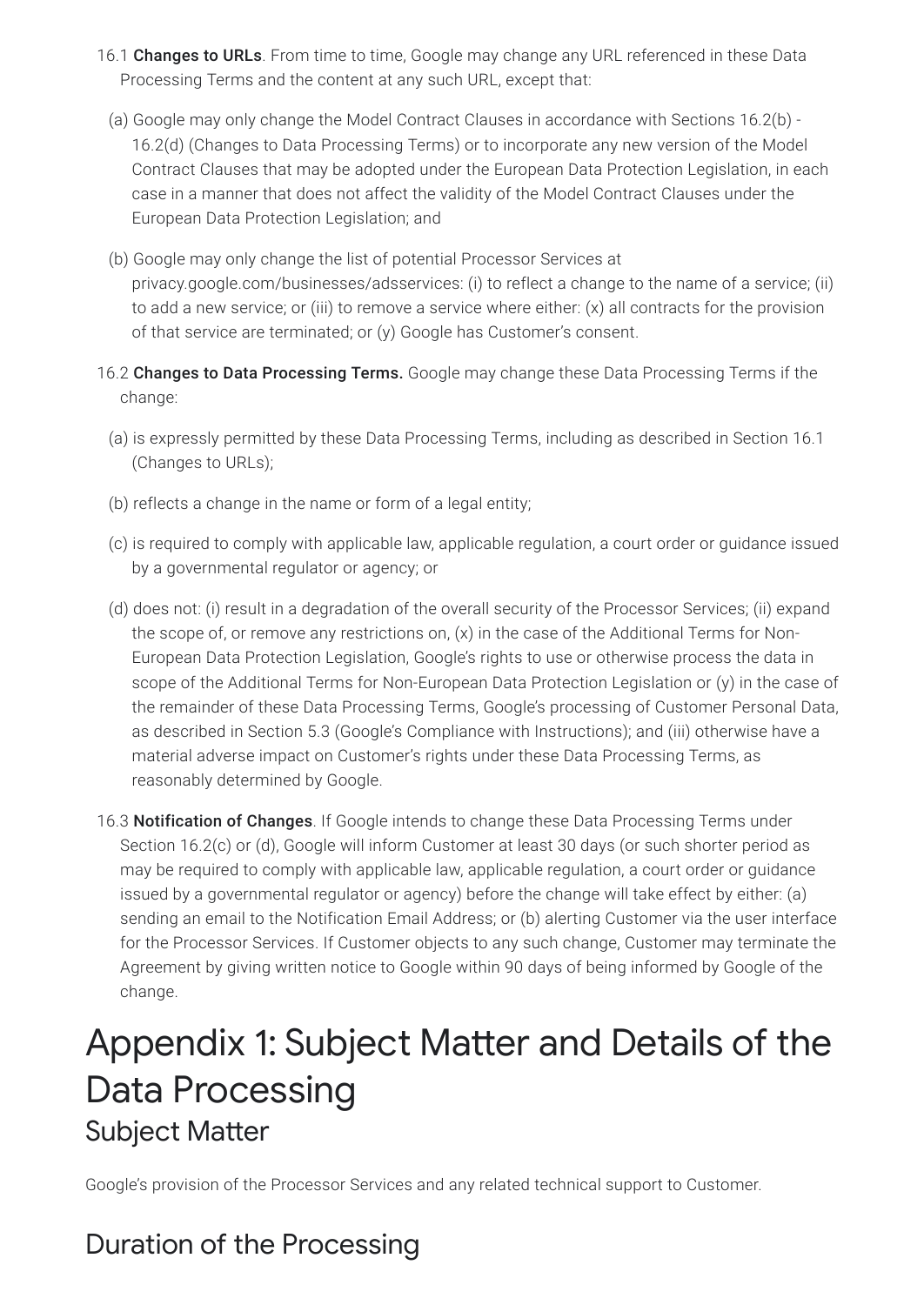The Term plus the period from expiry of the Term until deletion of all Customer Personal Data by Google in accordance with these Data Processing Terms.

## Nature and Purpose of the Processing

Google will process (including, as applicable to the Processor Services and the instructions described in Section 5.2 (Customer's Instructions), collecting, recording, organising, structuring, storing, altering, retrieving, using, disclosing, combining, erasing and destroying) Customer Personal Data for the purpose of providing the Processor Services and any related technical support to Customer in accordance with these Data Processing Terms.

## Types of Personal Data

Customer Personal Data may include the types of personal data described at [privacy.google.com/businesses/adsservices](https://privacy.google.com/businesses/adsservices/).

# Categories of Data Subjects

Customer Personal Data will concern the following categories of data subjects:

- data subjects about whom Google collects personal data in its provision of the Processor Services; and/or
- data subjects about whom personal data is transferred to Google in connection with the Processor Services by, at the direction of, or on behalf of Customer.

Depending on the nature of the Processor Services, these data subjects may include individuals: (a) to whom online advertising has been, or will be, directed; (b) who have visited specific websites or applications in respect of which Google provides the Processor Services; and/or (c) who are customers or users of Customer's products or services.

# Appendix 2: Security Measures

As from the Terms Effective Date, Google will implement and maintain the Security Measures set out in this Appendix 2. Google may update or modify such Security Measures from time to time, provided that such updates and modifications do not result in the degradation of the overall security of the Processor Services.

# 1. Data Centre & Network Security

#### (a) Data Centres.

Infrastructure. Google maintains geographically distributed data centres. Google stores all production data in physically secure data centres.

Redundancy. Infrastructure systems have been designed to eliminate single points of failure and minimise the impact of anticipated environmental risks. Dual circuits, switches, networks or other necessary devices help provide this redundancy. The Processor Services are designed to allow Google to perform certain types of preventative and corrective maintenance without interruption.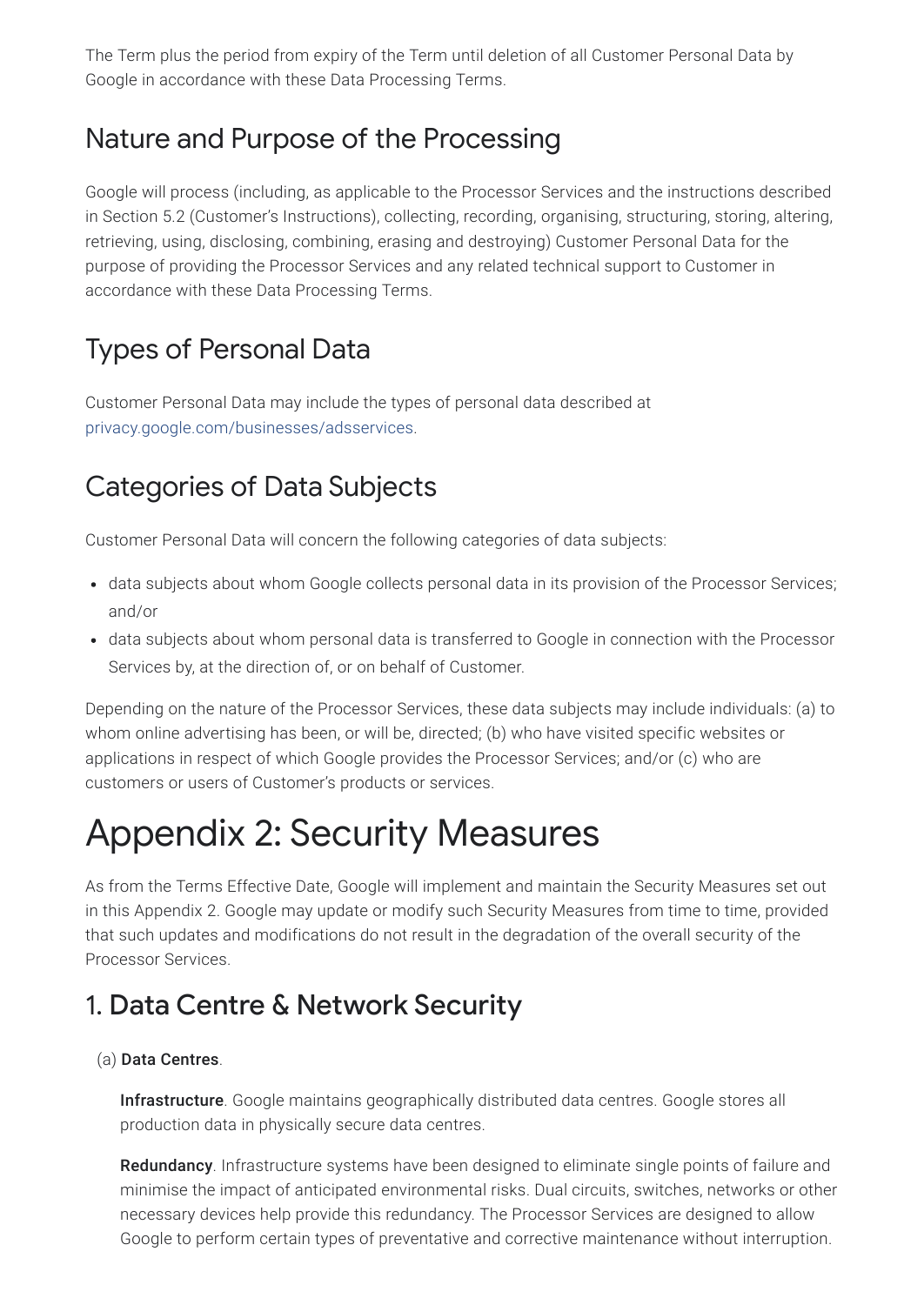All environmental equipment and facilities have documented preventative maintenance procedures that detail the process for and frequency of performance in accordance with the manufacturer's or internal specifications. Preventative and corrective maintenance of the data centre equipment is scheduled through a standard process according to documented procedures.

**Power**. The data centre electrical power systems are designed to be redundant and maintainable without impact to continuous operations, 24 hours a day, and 7 days a week. In most cases, a primary as well as an alternate power source, each with equal capacity, is provided for critical infrastructure components in the data centre. Backup power is provided by various mechanisms such as uninterruptible power supply (UPS) batteries, which supply consistently reliable power protection during utility brownouts, blackouts, over voltage, under voltage, and out-of-tolerance frequency conditions. If utility power is interrupted, backup power is designed to provide transitory power to the data centre, at full capacity, for up to 10 minutes until the diesel generator systems take over. The diesel generators are capable of automatically starting up within seconds to provide enough emergency electrical power to run the data centre at full capacity typically for a period of days.

Server Operating Systems. Google servers use hardened operating systems which are customised for the unique server needs of the business. Data is stored using proprietary algorithms to augment data security and redundancy. Google employs a code review process to increase the security of the code used to provide the Processor Services and enhance the security products in production environments.

**Businesses Continuity**. Google replicates data over multiple systems to help to protect against accidental destruction or loss. Google has designed and regularly plans and tests its business continuity planning/disaster recovery programs.

#### (b) Networks & Transmission.

Data Transmission. Data centres are typically connected via high-speed private links to provide secure and fast data transfer between data centres. Further, Google encrypts data transmitted between data centres. This is designed to prevent data from being read, copied, altered or removed without authorisation during electronic transport. Google transfers data via Internet standard protocols.

External Attack Surface. Google employs multiple layers of network devices and intrusion detection to protect its external attack surface. Google considers potential attack vectors and incorporates appropriate purpose built technologies into external facing systems.

Intrusion Detection. Intrusion detection is intended to provide insight into ongoing attack activities and provide adequate information to respond to incidents. Google's intrusion detection involves:

- 1. Tightly controlling the size and make-up of Google's attack surface through preventative measures;
- 2. Employing intelligent detection controls at data entry points; and
- 3. Employing technologies that automatically remedy certain dangerous situations.

Incident Response. Google monitors a variety of communication channels for security incidents, and Google's security personnel will react promptly to known incidents.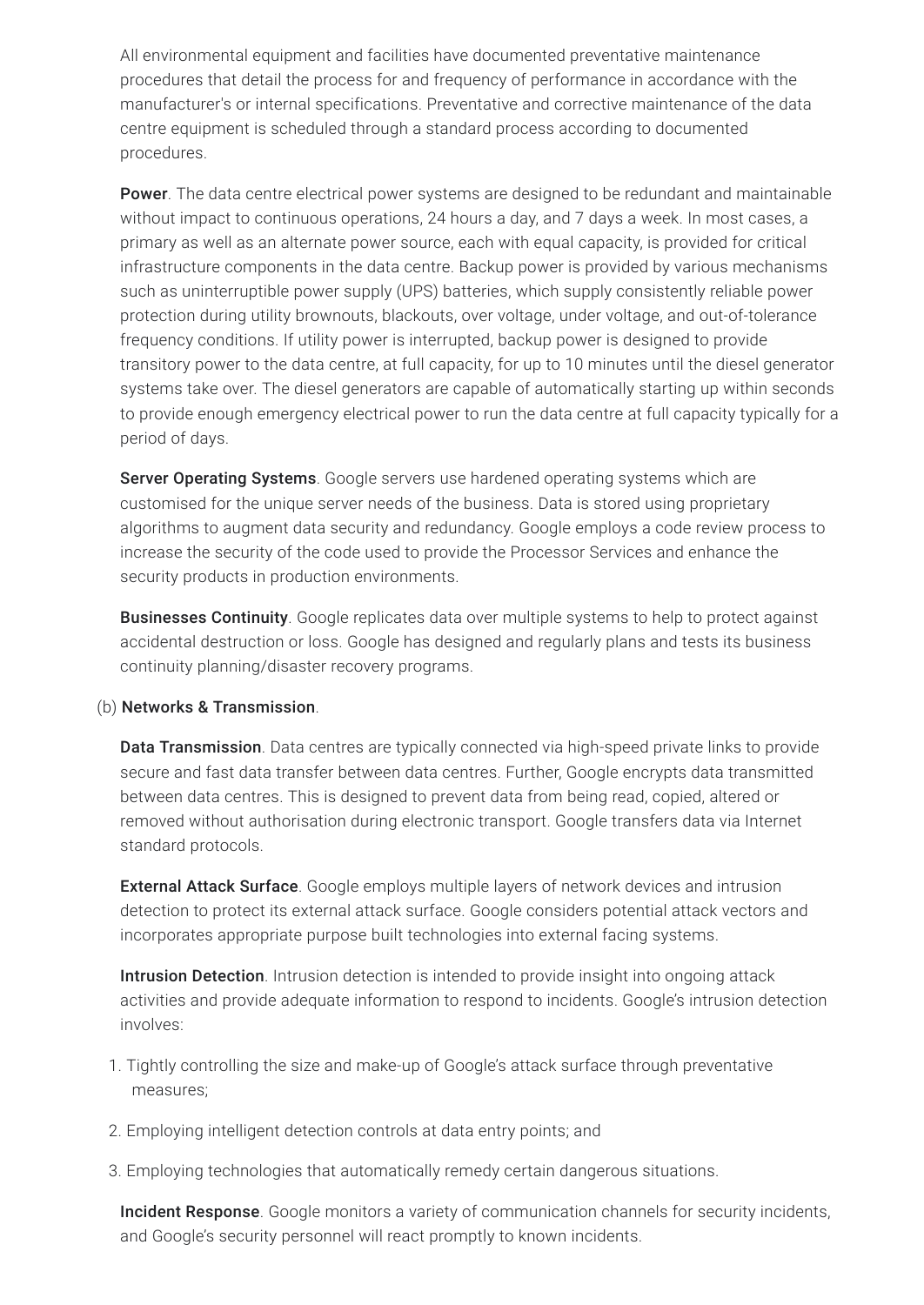**Encryption Technologies**. Google makes HTTPS encryption (also referred to as TLS connection) available. Google servers support ephemeral elliptic curve Diffie Hellman cryptographic key exchange signed with RSA and ECDSA. These perfect forward secrecy (PFS) methods help protect traffic and minimise the impact of a compromised key, or a cryptographic breakthrough.

### 2. Access and Site Controls

#### (a) Site Controls.

**On-site Data Centre Security Operation**. Google's data centres maintain an on-site security operation responsible for all physical data centre security functions 24 hours a day, 7 days a week. The on-site security operations personnel monitor Closed Circuit TV ("CCTV") cameras and all alarm systems. On-site security operation personnel perform internal and external patrols of the data centre regularly.

Data Centre Access Procedures. Google maintains formal access procedures for allowing physical access to the data centres. The data centres are housed in facilities that require electronic card key access, with alarms that are linked to the on-site security operation. All entrants to the data centre are required to identify themselves as well as show proof of identity to on-site security operations. Only authorised employees, contractors and visitors are allowed entry to the data centres. Only authorised employees and contractors are permitted to request electronic card key access to these facilities. Data centre electronic card key access requests must be made in advance and in writing, and require the approval of authorised data centre personnel. All other entrants requiring temporary data centre access must: (i) obtain approval in advance from authorised data centre personnel for the specific data centre and internal areas they wish to visit; (ii) sign in at on-site security operations; and (iii) reference an approved data centre access record identifying the individual as approved.

On-site Data Centre Security Devices. Google's data centres employ an electronic card key and biometric access control system that is linked to a system alarm. The access control system monitors and records each individual's electronic card key and when they access perimeter doors, shipping and receiving, and other critical areas. Unauthorised activity and failed access attempts are logged by the access control system and investigated, as appropriate. Authorised access throughout the business operations and data centres is restricted based on zones and the individual's job responsibilities. The fire doors at the data centres are alarmed. CCTV cameras are in operation both inside and outside the data centres. The positioning of the cameras has been designed to cover strategic areas including, among others, the perimeter, doors to the data centre building, and shipping/receiving. On-site security operations personnel manage the CCTV monitoring, recording and control equipment. Secure cables throughout the data centres connect the CCTV equipment. Cameras record on-site via digital video recorders 24 hours a day, 7 days a week. The surveillance records are retained for at least 7 days based on activity.

#### (b) Access Control.

Infrastructure Security Personnel. Google has, and maintains, a security policy for its personnel, and requires security training as part of the training package for its personnel. Google's infrastructure security personnel are responsible for the ongoing monitoring of Google's security infrastructure, the review of the Processor Services, and responding to security incidents.

Access Control and Privilege Management. Customer's administrators and users must authenticate themselves via a central authentication system or via a single sign on system in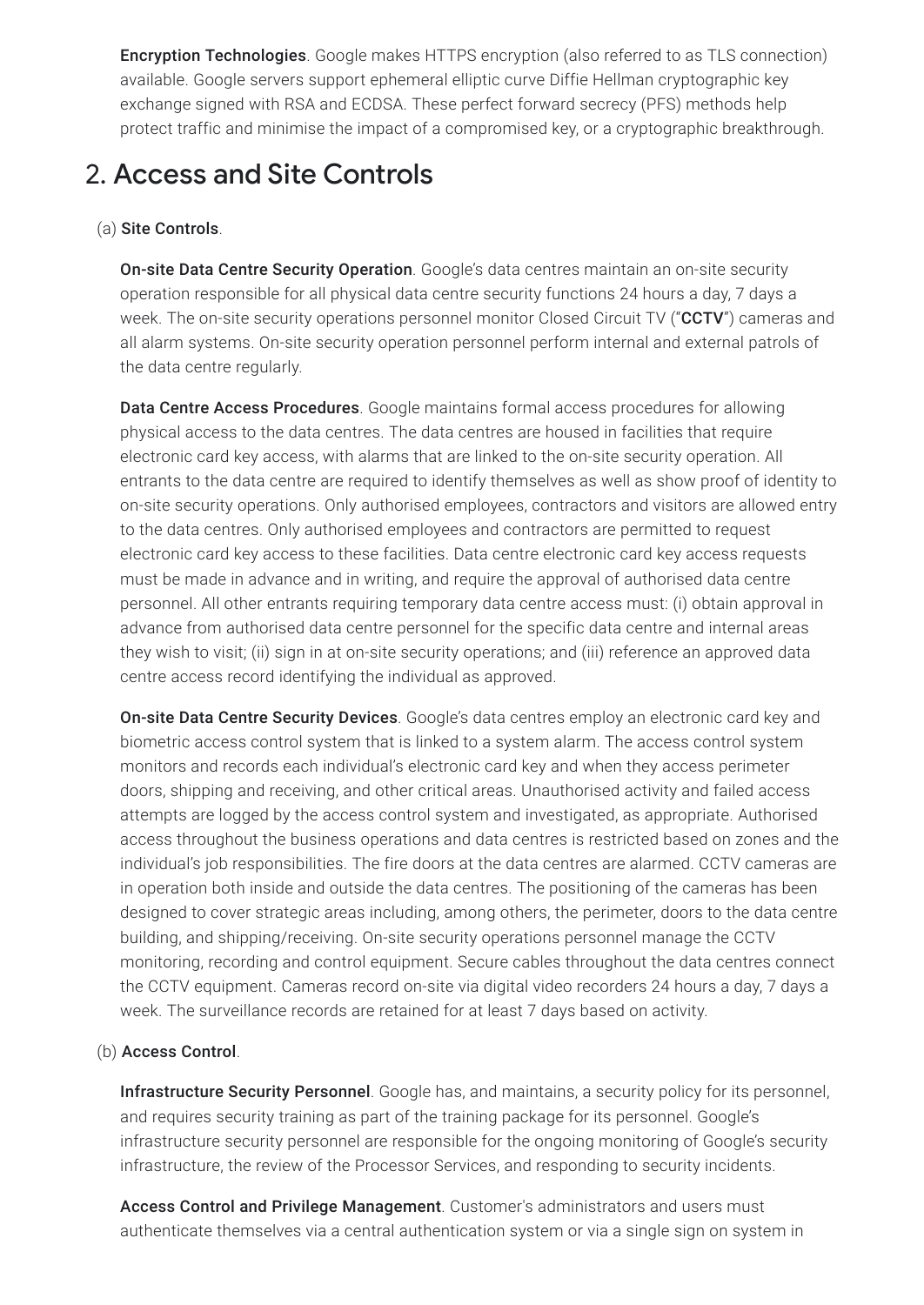order to use the Processor Services.

Internal Data Access Processes and Policies - Access Policy. Google's internal data access processes and policies are designed to prevent unauthorised persons and/or systems from gaining access to systems used to process personal data. Google aims to design its systems to: (i) only allow authorised persons to access data they are authorised to access; and (ii) ensure that personal data cannot be read, copied, altered or removed without authorisation during processing, use and after recording. The systems are designed to detect any inappropriate access. Google employs a centralised access management system to control personnel access to production servers, and only provides access to a limited number of authorised personnel. LDAP, Kerberos and a proprietary system utilising digital certificates are designed to provide Google with secure and flexible access mechanisms. These mechanisms are designed to grant only approved access rights to site hosts, logs, data and configuration information. Google requires the use of unique user IDs, strong passwords, two factor authentication and carefully monitored access lists to minimise the potential for unauthorised account use. The granting or modification of access rights is based on: the authorised personnel's job responsibilities; job duty requirements necessary to perform authorised tasks; and a need to know basis. The granting or modification of access rights must also be in accordance with Google's internal data access policies and training. Approvals are managed by workflow tools that maintain audit records of all changes. Access to systems is logged to create an audit trail for accountability. Where passwords are employed for authentication (e.g. login to workstations), password policies that follow at least industry standard practices are implemented. These standards include restrictions on password reuse and sufficient password strength.

### 3. Data

#### (a) Data Storage, Isolation & Authentication.

Google stores data in a multi-tenant environment on Google-owned servers. Data, the Processor Services database and file system architecture are replicated between multiple geographically dispersed data centres. Google logically isolates each customer's data. A central authentication system is used across all Processor Services to increase uniform security of data.

#### (b) Decommissioned Disks and Disk Destruction Guidelines.

Certain disks containing data may experience performance issues, errors or hardware failure that lead them to be decommissioned ("Decommissioned Disk"). Every Decommissioned Disk is subject to a series of data destruction processes (the "Data Destruction Guidelines") before leaving Google's premises either for reuse or destruction. Decommissioned Disks are erased in a multi-step process and verified complete by at least two independent validators. The erase results are logged by the Decommissioned Disk's serial number for tracking. Finally, the erased Decommissioned Disk is released to inventory for reuse and redeployment. If, due to hardware failure, the Decommissioned Disk cannot be erased, it is securely stored until it can be destroyed. Each facility is audited regularly to monitor compliance with the Data Destruction Guidelines.

### 4. Personnel Security

Google personnel are required to conduct themselves in a manner consistent with the company's guidelines regarding confidentiality, business ethics, appropriate usage, and professional